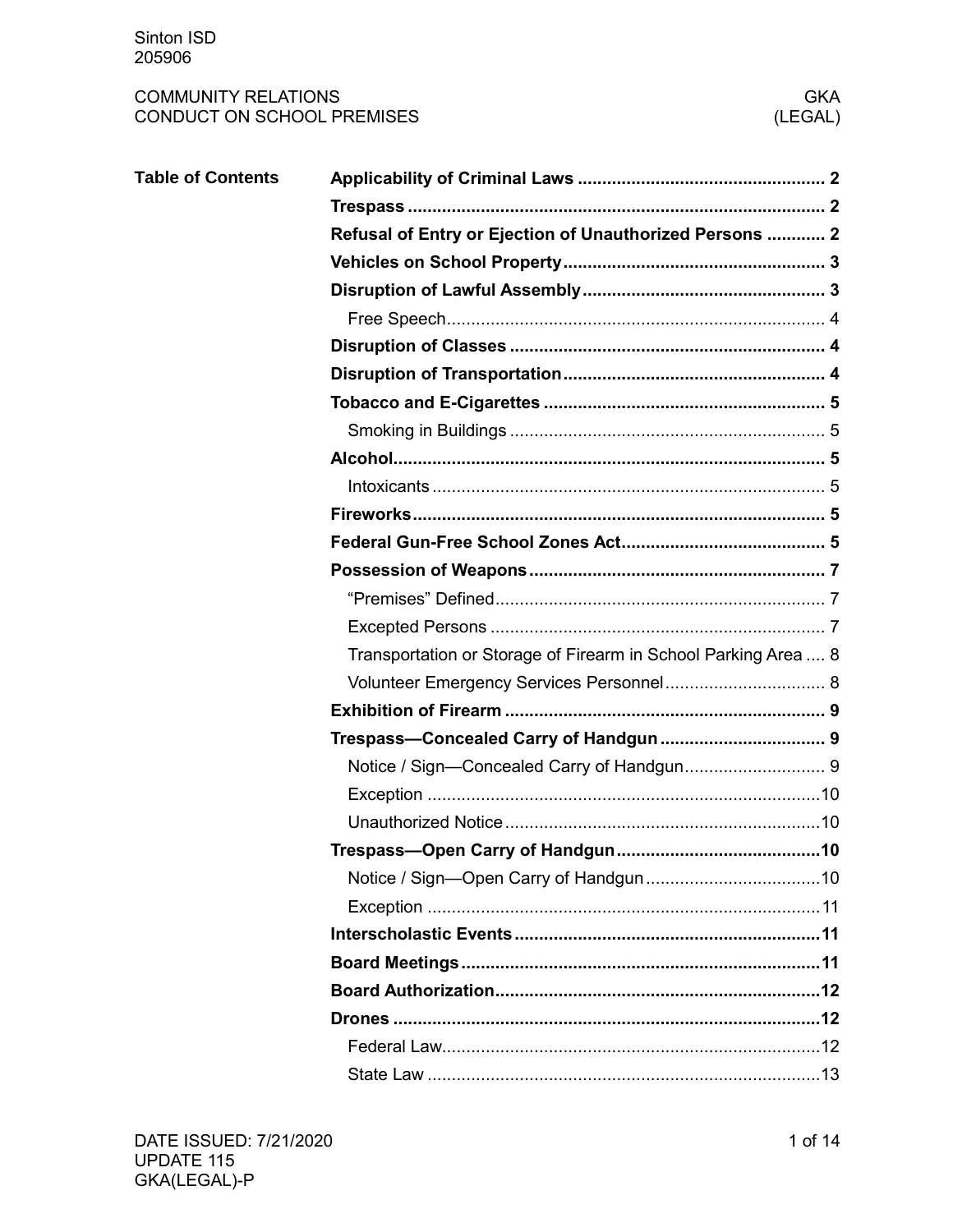<span id="page-1-2"></span><span id="page-1-1"></span><span id="page-1-0"></span>

| <b>Applicability of</b><br><b>Criminal Laws</b>                                           | The criminal laws of the state apply to the areas under the control<br>and jurisdiction of the board. Education Code 37.101                                                                                                                                                                                                                                                                                                                             |                                                               |                                                                                                                                                                                                                     |  |  |
|-------------------------------------------------------------------------------------------|---------------------------------------------------------------------------------------------------------------------------------------------------------------------------------------------------------------------------------------------------------------------------------------------------------------------------------------------------------------------------------------------------------------------------------------------------------|---------------------------------------------------------------|---------------------------------------------------------------------------------------------------------------------------------------------------------------------------------------------------------------------|--|--|
| <b>Trespass</b>                                                                           | An unauthorized person who trespasses on the grounds of a<br>school district commits a Class C misdemeanor. Education Code<br>37.107                                                                                                                                                                                                                                                                                                                    |                                                               |                                                                                                                                                                                                                     |  |  |
| <b>Refusal of Entry or</b><br><b>Ejection of</b><br><b>Unauthorized</b><br><b>Persons</b> | A school administrator, school resource officer, or school district<br>peace officer may refuse to allow persons to enter on or may eject<br>a person from property under the district's control if the person re-<br>fuses to leave peaceably on request and:                                                                                                                                                                                          |                                                               |                                                                                                                                                                                                                     |  |  |
|                                                                                           | 1.                                                                                                                                                                                                                                                                                                                                                                                                                                                      | The person poses a substantial risk of harm to any person; or |                                                                                                                                                                                                                     |  |  |
|                                                                                           | 2.                                                                                                                                                                                                                                                                                                                                                                                                                                                      |                                                               | The person behaves in a manner that is inappropriate for a<br>school setting and:                                                                                                                                   |  |  |
|                                                                                           |                                                                                                                                                                                                                                                                                                                                                                                                                                                         | a.                                                            | The administrator, resource officer, or peace officer is-<br>sues a verbal warning to the person that the person's<br>behavior is inappropriate and may result in the person's<br>refusal of entry or ejection; and |  |  |
|                                                                                           |                                                                                                                                                                                                                                                                                                                                                                                                                                                         | b.                                                            | The person persists in that behavior.                                                                                                                                                                               |  |  |
|                                                                                           | Identification may be required of any person on property under the<br>district's control.                                                                                                                                                                                                                                                                                                                                                               |                                                               |                                                                                                                                                                                                                     |  |  |
|                                                                                           | A district shall maintain a record of each verbal warning issued, in-<br>cluding the name of the person to whom the warning was issued<br>and the date of issuance.                                                                                                                                                                                                                                                                                     |                                                               |                                                                                                                                                                                                                     |  |  |
|                                                                                           | At the time a person is refused entry to or ejected from a school<br>district's property, the district shall provide to the person written in-<br>formation explaining the appeal process.                                                                                                                                                                                                                                                              |                                                               |                                                                                                                                                                                                                     |  |  |
|                                                                                           | If a parent or guardian of a child enrolled in a school district is re-<br>fused entry to the district's property, the district shall accommodate<br>the parent or guardian to ensure that the parent or guardian may<br>participate in the child's admission, review, and dismissal commit-<br>tee or in the child's team established under Section 504, Rehabili-<br>tation Act of 1973 (29 U.S.C. Section 794), in accordance with fed-<br>eral law. |                                                               |                                                                                                                                                                                                                     |  |  |
|                                                                                           | The term of a person's refusal of entry to or ejection from a school<br>district's property under this section may not exceed two years.                                                                                                                                                                                                                                                                                                                |                                                               |                                                                                                                                                                                                                     |  |  |
|                                                                                           | A district shall post on the district's website and each district cam-<br>pus shall post on any campus website a notice regarding these<br>provisions, including the appeal process.                                                                                                                                                                                                                                                                    |                                                               |                                                                                                                                                                                                                     |  |  |
|                                                                                           | The board shall adopt a policy that uses the district's existing griev-<br>ance process [see FNG, GF] to permit a person refused entry to or                                                                                                                                                                                                                                                                                                            |                                                               |                                                                                                                                                                                                                     |  |  |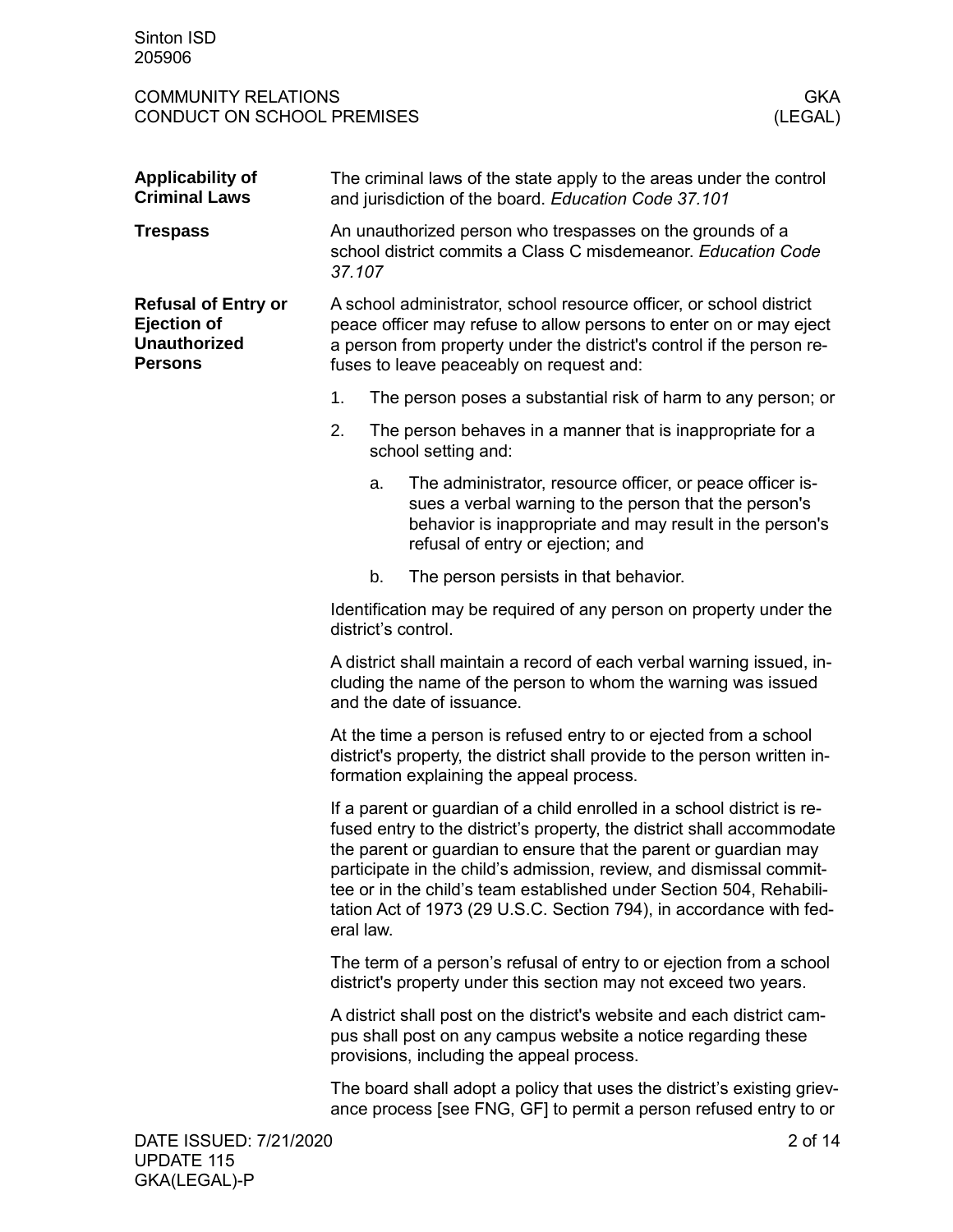<span id="page-2-1"></span><span id="page-2-0"></span>

|                                                |                                                                                                                                                                                         | ejected from property controlled by the district to appeal such re-<br>fusal of entry or ejection. The policy must permit a person appeal-<br>ing under this section to address the board in person within 90<br>days of the commencement of the appeal, unless the appeal is<br>granted before the board considers the appeal.                                  |  |  |
|------------------------------------------------|-----------------------------------------------------------------------------------------------------------------------------------------------------------------------------------------|------------------------------------------------------------------------------------------------------------------------------------------------------------------------------------------------------------------------------------------------------------------------------------------------------------------------------------------------------------------|--|--|
|                                                |                                                                                                                                                                                         | The board's decision to grant or deny an appeal under this section<br>is final and may only be further appealed under the applicable pro-<br>visions of Texas Education Code 7.057.                                                                                                                                                                              |  |  |
|                                                |                                                                                                                                                                                         | Education Code 37.105; 19 TAC 103.1207                                                                                                                                                                                                                                                                                                                           |  |  |
| <b>Vehicles on School</b><br><b>Property</b>   |                                                                                                                                                                                         | A board may bar or suspend a person from driving or parking a ve-<br>hicle on any school property as a result of the person's violation of<br>any rule or regulation promulgated by the board or set forth in Edu-<br>cation Code Chapter 37, Subchapter D. [See CLC] Education<br>Code 37.106                                                                   |  |  |
| <b>Disruption of Lawful</b><br><b>Assembly</b> | A person commits a Class B misdemeanor if the person, alone or<br>in concert with others, intentionally engages in disruptive activity on<br>the campus or property of a public school. |                                                                                                                                                                                                                                                                                                                                                                  |  |  |
|                                                |                                                                                                                                                                                         | Disruptive activity means:                                                                                                                                                                                                                                                                                                                                       |  |  |
|                                                | 1.                                                                                                                                                                                      | Obstructing or restraining the passage of persons in an exit,<br>entrance, or hallway of any building without the authorization<br>of the administration of the school;                                                                                                                                                                                          |  |  |
|                                                | 2.                                                                                                                                                                                      | Seizing control of any building or portion of a building to inter-<br>fere with any administrative, educational, research, or other<br>authorized activity;                                                                                                                                                                                                      |  |  |
|                                                | 3.                                                                                                                                                                                      | Preventing or attempting to prevent by force or violence or the<br>threat of violence any lawful assembly authorized by the<br>school administration so that a person attempting to partici-<br>pate in the assembly is unable to participate due to the use of<br>force or violence or due to a reasonable fear that force or vio-<br>lence is likely to occur; |  |  |
|                                                | 4.                                                                                                                                                                                      | Disrupting by force or violence or the threat of force or vio-<br>lence a lawful assembly in progress; or                                                                                                                                                                                                                                                        |  |  |
|                                                | 5.                                                                                                                                                                                      | Obstructing or restraining the passage of any person at an<br>exit or entrance to the campus or property or preventing or at-<br>tempting to prevent by force or violence or by threats thereof<br>the ingress or egress of any person to or from the property or<br>campus without the authorization of the administration of the<br>school.                    |  |  |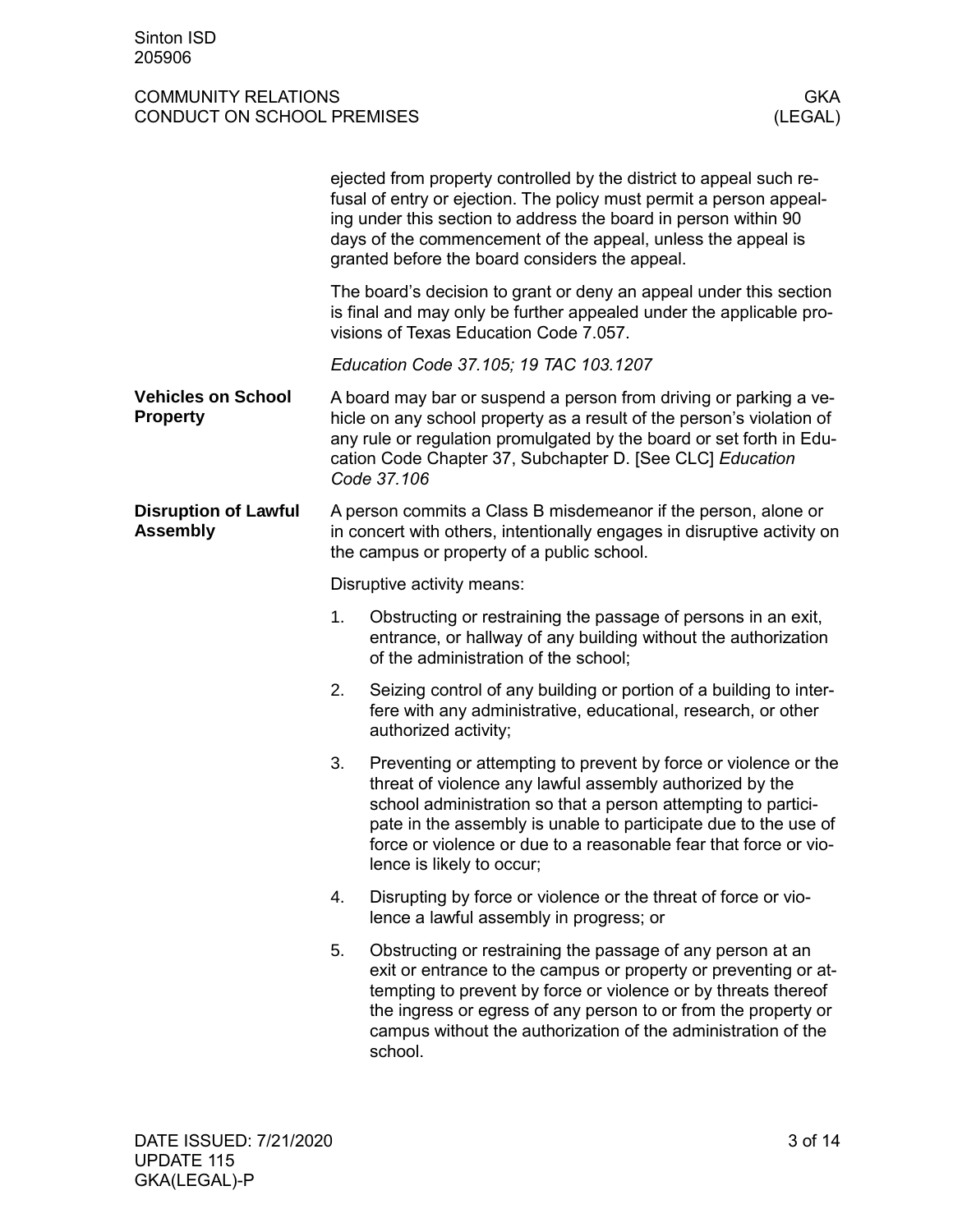<span id="page-3-2"></span><span id="page-3-1"></span><span id="page-3-0"></span>

| This provision shall not be construed to infringe upon any right of<br>free speech or expression guaranteed by the constitutions of the<br>United States or the state of Texas.<br>Education Code 37.123<br>A person, other than a primary or secondary grade student enrolled<br>in the school, commits a Class C misdemeanor if the person, on<br>school property or on public property within 500 feet of school<br>property, alone or in concert with others, intentionally disrupts the                                           |  |  |  |
|----------------------------------------------------------------------------------------------------------------------------------------------------------------------------------------------------------------------------------------------------------------------------------------------------------------------------------------------------------------------------------------------------------------------------------------------------------------------------------------------------------------------------------------|--|--|--|
|                                                                                                                                                                                                                                                                                                                                                                                                                                                                                                                                        |  |  |  |
|                                                                                                                                                                                                                                                                                                                                                                                                                                                                                                                                        |  |  |  |
| conduct of classes or other school activities. It is an exception to<br>the application of the offense that, at the time the person engaged<br>in the prohibited conduct, the person was younger than 12 years of<br>age.                                                                                                                                                                                                                                                                                                              |  |  |  |
| Disrupting the conduct of classes or other school activities in-<br>cludes:                                                                                                                                                                                                                                                                                                                                                                                                                                                            |  |  |  |
| Emitting noise of an intensity that prevents or hinders class-<br>room instruction.                                                                                                                                                                                                                                                                                                                                                                                                                                                    |  |  |  |
| Enticing or attempting to entice a student away from a class<br>or other school activity that the student is required to attend.                                                                                                                                                                                                                                                                                                                                                                                                       |  |  |  |
| Preventing or attempting to prevent a student from attending<br>a class or other school activity that the student is required to<br>attend.                                                                                                                                                                                                                                                                                                                                                                                            |  |  |  |
| Entering a classroom without the consent of either the princi-<br>pal or the teacher and, through either acts of misconduct or<br>use of loud or profane language, disrupting class activities.                                                                                                                                                                                                                                                                                                                                        |  |  |  |
| "School property" includes a public school campus or school<br>grounds on which a public school is located, and any grounds or<br>buildings used by a school for an assembly or other school-spon-<br>sored activity.                                                                                                                                                                                                                                                                                                                  |  |  |  |
| "Public property" includes a street, highway, alley, public park, or<br>sidewalk.                                                                                                                                                                                                                                                                                                                                                                                                                                                      |  |  |  |
| Education Code 37.124                                                                                                                                                                                                                                                                                                                                                                                                                                                                                                                  |  |  |  |
| A person, other than a primary or secondary grade student, com-<br>mits a Class C misdemeanor if the person intentionally disrupts,<br>prevents, or interferes with the lawful transportation of students to<br>and from school, or to or from activities sponsored by a school, on<br>a vehicle owned and/or operated by a district. It is an exception to<br>the application of the offense that, at the time the person engaged<br>in the prohibited conduct, the person was younger than 12 years of<br>age. Education Code 37.126 |  |  |  |
|                                                                                                                                                                                                                                                                                                                                                                                                                                                                                                                                        |  |  |  |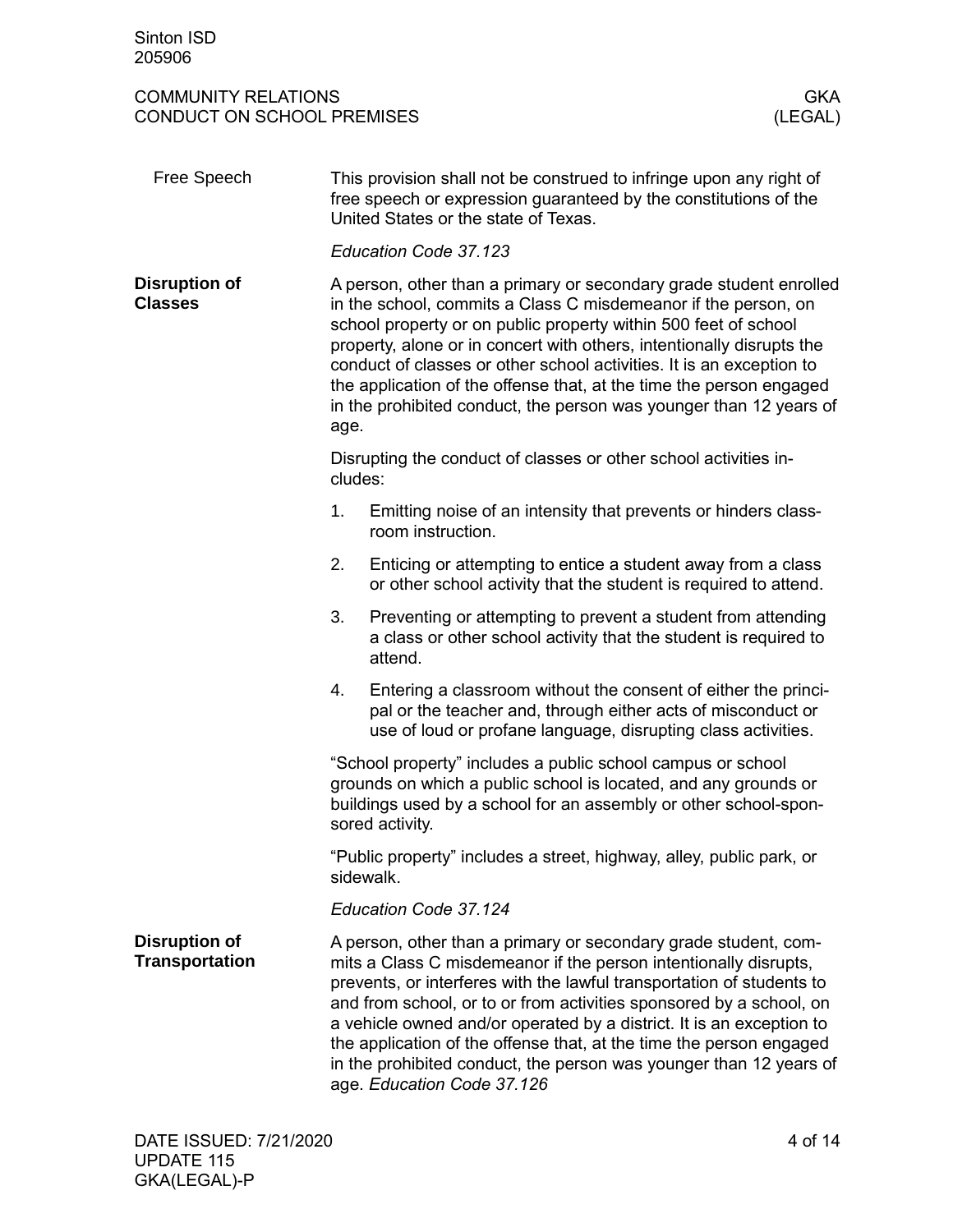<span id="page-4-5"></span><span id="page-4-4"></span><span id="page-4-3"></span><span id="page-4-2"></span><span id="page-4-1"></span><span id="page-4-0"></span>

| Sinton ISD<br>205906                                                              |                                                                                                                                                                                                                                                                                                                                                                                                                 |  |  |  |  |
|-----------------------------------------------------------------------------------|-----------------------------------------------------------------------------------------------------------------------------------------------------------------------------------------------------------------------------------------------------------------------------------------------------------------------------------------------------------------------------------------------------------------|--|--|--|--|
| <b>COMMUNITY RELATIONS</b><br><b>GKA</b><br>(LEGAL)<br>CONDUCT ON SCHOOL PREMISES |                                                                                                                                                                                                                                                                                                                                                                                                                 |  |  |  |  |
| <b>Tobacco and</b><br><b>E-Cigarettes</b>                                         | A board shall prohibit smoking or using e-cigarettes or tobacco<br>products at a school-related or school-sanctioned activity on or off<br>school property. School personnel shall enforce these policies on<br>school property. Education Code 38.006 [See FNCD for the<br>definition of e-cigarette.]                                                                                                         |  |  |  |  |
| Smoking in<br><b>Buildings</b>                                                    | A district shall not permit smoking within any indoor facility used for<br>provision of routine or regular kindergarten, elementary, or second-<br>ary education or library services to children; or regular or routine<br>health care or day care or early childhood development (Head<br>Start) services to children or for the use of employees who provide<br>such services. 20 U.S.C. 6083; 20 U.S.C. 7183 |  |  |  |  |
| <b>Criminal Penalty</b>                                                           | A person commits an offense if the person is in possession of a<br>burning tobacco product, smokes tobacco, or operates an e-ciga-<br>rette in a facility of a public school.                                                                                                                                                                                                                                   |  |  |  |  |
| Defense                                                                           | It is a defense to prosecution that a district does not have promi-<br>nently displayed a reasonably sized notice that smoking is prohib-<br>ited by state law in such place and that an offense is punishable by<br>a fine not to exceed \$500.                                                                                                                                                                |  |  |  |  |
| <b>Facilities for</b><br>Extinguishment                                           | A district shall be equipped with facilities for extinguishment of<br>smoking materials.                                                                                                                                                                                                                                                                                                                        |  |  |  |  |
|                                                                                   | Penal Code $48.01(a)$ –(c)                                                                                                                                                                                                                                                                                                                                                                                      |  |  |  |  |
| <b>Alcohol</b>                                                                    | A board shall prohibit the use of alcoholic beverages at school-re-<br>lated or school-sanctioned activities on or off school property. Edu-<br>cation Code 38.007(a) [See FNCF regarding alcohol-free zones.]                                                                                                                                                                                                  |  |  |  |  |
| Intoxicants                                                                       | A person commits a Class C misdemeanor if the person possesses<br>an intoxicating beverage for consumption, sale, or distribution<br>while:                                                                                                                                                                                                                                                                     |  |  |  |  |
|                                                                                   | On the grounds or in a building of a public school; or<br>1.                                                                                                                                                                                                                                                                                                                                                    |  |  |  |  |
|                                                                                   | 2.<br>Entering or inside any enclosure, field, or stadium where any<br>athletic event sponsored or participated in by a public school<br>is being held.                                                                                                                                                                                                                                                         |  |  |  |  |
|                                                                                   | Education Code 37.122 [See also FNCF]                                                                                                                                                                                                                                                                                                                                                                           |  |  |  |  |
| <b>Fireworks</b>                                                                  | A person may not explode or ignite fireworks within 600 feet of any<br>school unless the person receives authorization in writing from the<br>school. Occupations Code 2154.251(a)(1)                                                                                                                                                                                                                           |  |  |  |  |
| <b>Federal Gun-Free</b><br><b>School Zones Act</b>                                | It is unlawful for any individual knowingly to possess a firearm at a<br>place that the individual knows, or has reasonable cause to be-<br>lieve, is a school zone.                                                                                                                                                                                                                                            |  |  |  |  |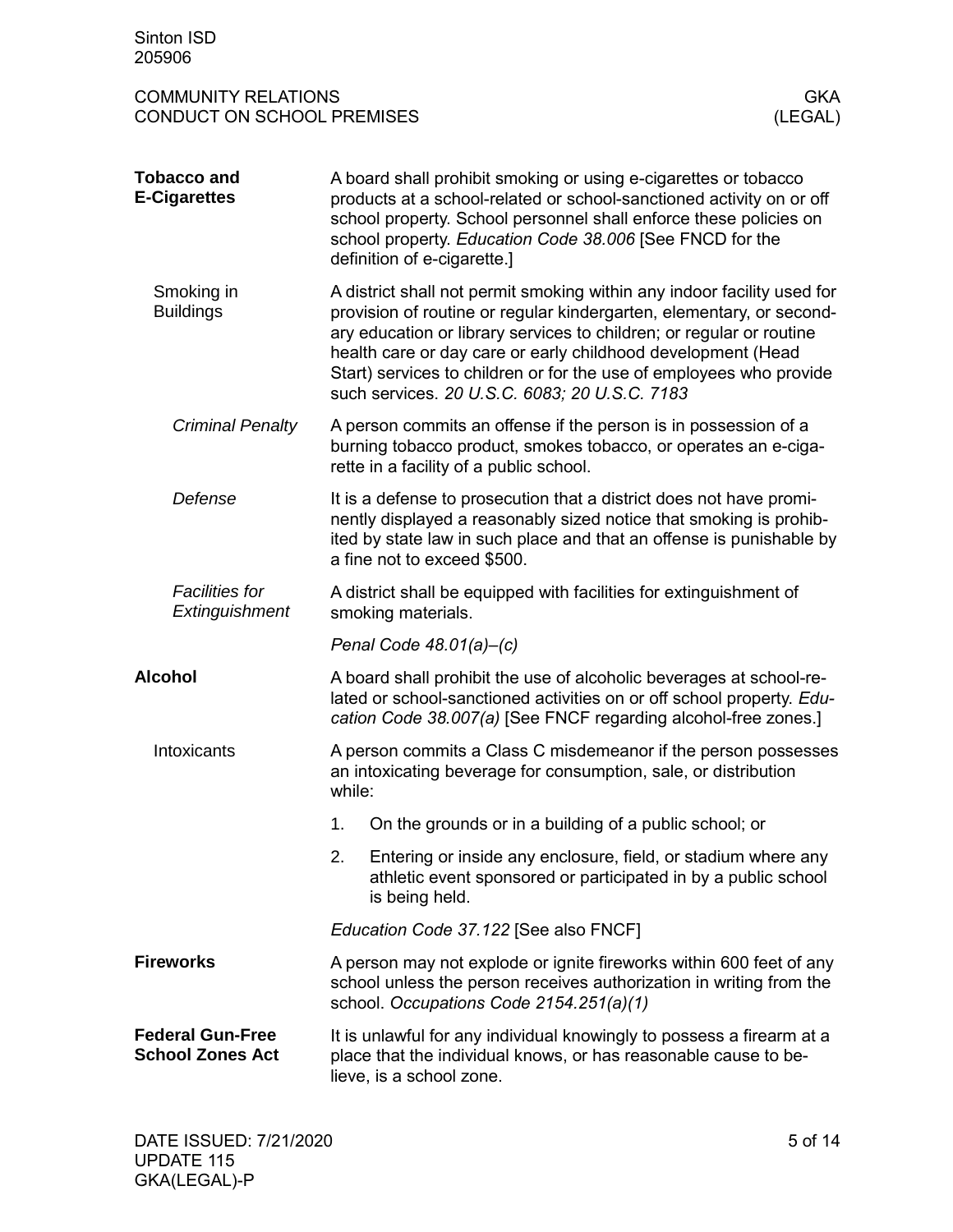#### COMMUNITY RELATIONS **GKA** CONDUCT ON SCHOOL PREMISES (LEGAL)

"School zone" means in, or on the grounds of, a school; or within a distance of 1,000 feet from the grounds of a school.

This prohibition does not apply to the possession of a firearm:

- 1. On private property not part of school grounds;
- 2. If the individual possessing the firearm is licensed to do so by the state, and the law of the state requires that, before an individual obtains such a license, the law enforcement authorities of the state verify that the individual is qualified under law to receive the license;
- 3. That is not loaded and in a locked container, or a locked firearms rack that is on a motor vehicle;
- 4. By an individual for use in a program approved by a school in the school zone;
- 5. By an individual in accordance with a contract entered into between a school in the school zone and the individual or an employer of the individual;
- 6. By a law enforcement officer acting in his or her official capacity; or
- 7. That is unloaded and is possessed by an individual while traversing school premises for the purpose of gaining access to public or private lands open to hunting, if the entry on school premises is authorized by school authorities.

It is unlawful for any person, knowingly or with reckless disregard for the safety of another, to discharge or attempt to discharge a firearm at a place that the person knows is a school zone.

This prohibition does not apply to the discharge of a firearm:

- 1. On private property not part of school grounds;
- 2. As part of a program approved by a school in the school zone, by an individual who is participating in the program;
- 3. By an individual in accordance with a contract entered into between a school in a school zone and the individual or an employer of the individual; or
- 4. By a law enforcement officer acting in his or her official capacity.

*18 U.S.C. 921(a)(25), .922(q)*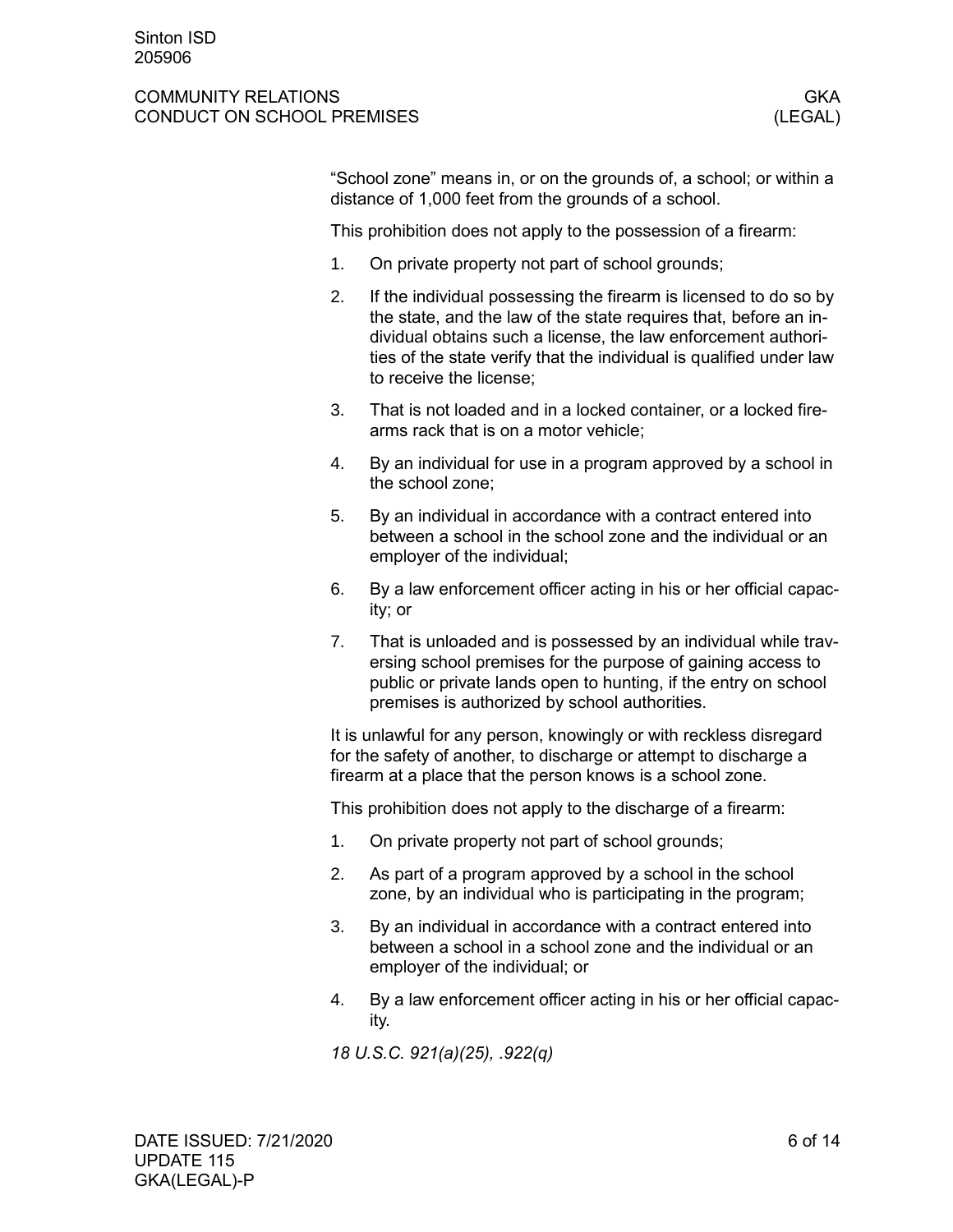<span id="page-6-2"></span><span id="page-6-1"></span><span id="page-6-0"></span>

| <b>Possession of</b><br>Weapons | A person commits a third degree felony if the person knowingly, in-<br>tentionally, or recklessly possesses or goes with a firearm, location-<br>restricted knife, club, or prohibited weapon [see FNCG]:                                                                                                                                                                                              |                                                                                                                                                                                                                                                                                 |  |  |  |  |
|---------------------------------|--------------------------------------------------------------------------------------------------------------------------------------------------------------------------------------------------------------------------------------------------------------------------------------------------------------------------------------------------------------------------------------------------------|---------------------------------------------------------------------------------------------------------------------------------------------------------------------------------------------------------------------------------------------------------------------------------|--|--|--|--|
|                                 | 1.                                                                                                                                                                                                                                                                                                                                                                                                     | Onto the physical premises (a building or portion of a building)<br>of a school;                                                                                                                                                                                                |  |  |  |  |
|                                 | 2.                                                                                                                                                                                                                                                                                                                                                                                                     | Onto any grounds or into a building in which an activity spon-<br>sored by a school is being conducted; or                                                                                                                                                                      |  |  |  |  |
|                                 | 3.                                                                                                                                                                                                                                                                                                                                                                                                     | On a passenger transportation vehicle of a school.                                                                                                                                                                                                                              |  |  |  |  |
|                                 |                                                                                                                                                                                                                                                                                                                                                                                                        | This offense does not apply if the person is acting pursuant to writ-<br>ten regulations or written authorization of a district.                                                                                                                                                |  |  |  |  |
|                                 |                                                                                                                                                                                                                                                                                                                                                                                                        | It is not a defense to prosecution that the person possessed a<br>handgun and was licensed to carry a handgun.                                                                                                                                                                  |  |  |  |  |
|                                 | Penal Code 46.03(a)(1), (f)                                                                                                                                                                                                                                                                                                                                                                            |                                                                                                                                                                                                                                                                                 |  |  |  |  |
|                                 | A person commits a third degree felony if the person intentionally,<br>knowingly, or recklessly possesses or goes with a location-re-<br>stricted knife on the premises where a high school sporting event<br>or interscholastic event is taking place, unless the person is a par-<br>ticipant in the event and a location-restricted knife is used in the<br>event. [See FNCG] Penal Code 46.03(a-1) |                                                                                                                                                                                                                                                                                 |  |  |  |  |
| "Premises" Defined              | "Premises," for purposes of this policy, means a building or a por-<br>tion of a building. The term does not include any public or private<br>driveway, street, sidewalk or walkway, parking lot, parking garage,<br>or other parking area. Penal Code 46.035(f)(3)                                                                                                                                    |                                                                                                                                                                                                                                                                                 |  |  |  |  |
| <b>Excepted Persons</b>         |                                                                                                                                                                                                                                                                                                                                                                                                        | Penal Code 46.03 does not apply to:                                                                                                                                                                                                                                             |  |  |  |  |
|                                 | 1.                                                                                                                                                                                                                                                                                                                                                                                                     | Peace officers or special investigators regardless of whether<br>engaged in the actual discharge of the officer's or investiga-<br>tor's duties;                                                                                                                                |  |  |  |  |
|                                 | 2.                                                                                                                                                                                                                                                                                                                                                                                                     | Parole officers while engaged in the actual discharge of the<br>officer's duties;                                                                                                                                                                                               |  |  |  |  |
|                                 | 3.                                                                                                                                                                                                                                                                                                                                                                                                     | Community supervision and corrections department officers<br>while engaged in the actual discharge of the officer's duties;                                                                                                                                                     |  |  |  |  |
|                                 | 4.                                                                                                                                                                                                                                                                                                                                                                                                     | An active judicial officer who is licensed to carry a handgun;                                                                                                                                                                                                                  |  |  |  |  |
|                                 | 5.                                                                                                                                                                                                                                                                                                                                                                                                     | An honorably retired peace officer or other qualified retired<br>law enforcement officer, as defined by 18 U.S.C. Section<br>926C, who holds a certificate of proficiency and is carrying a<br>photo identification verifying that the officer qualifies for this<br>exception; |  |  |  |  |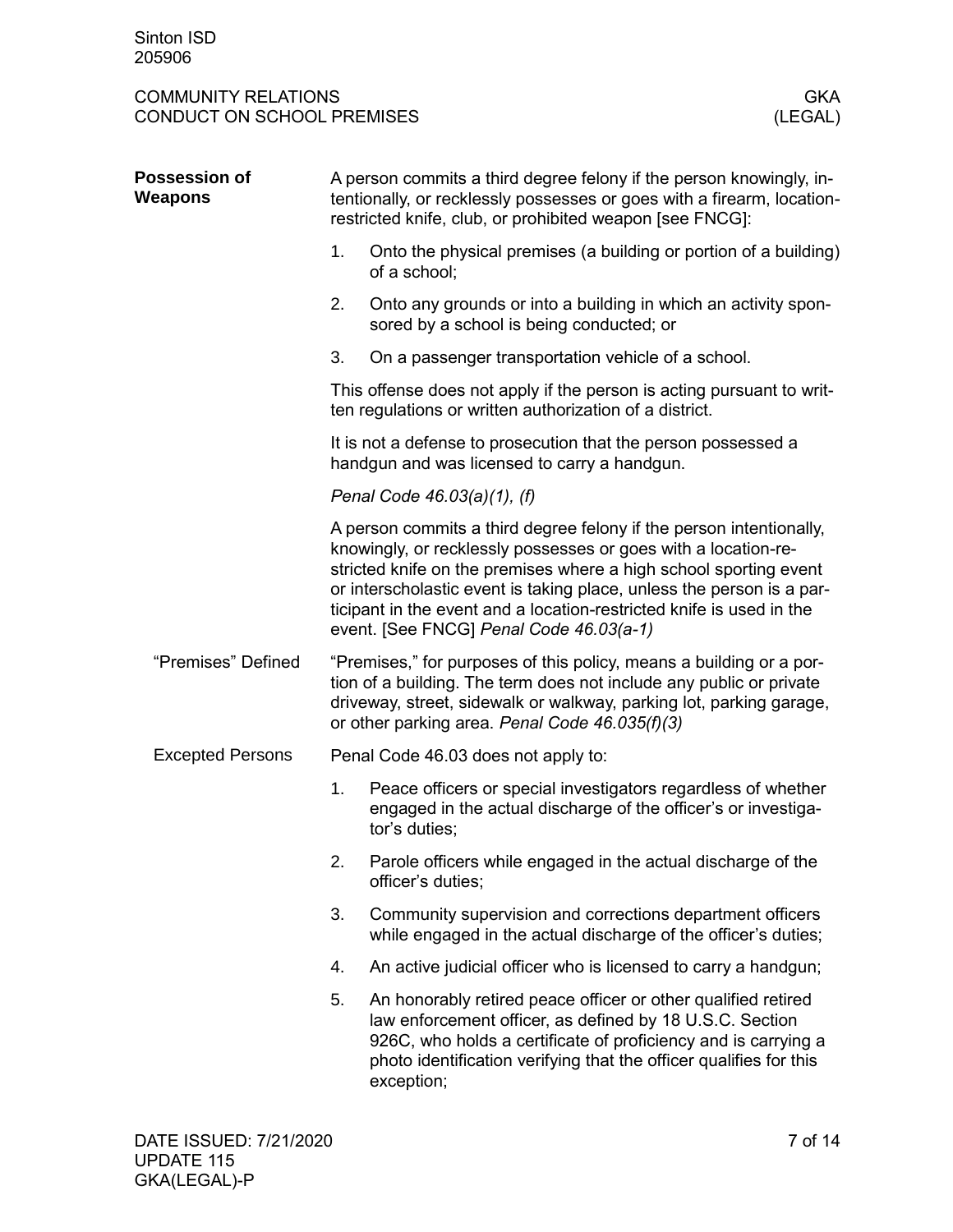<span id="page-7-1"></span><span id="page-7-0"></span>

|                                                                      | 6.                                                                                                                                                                                                                                                                                                                                                                                                                                                                                                                                                   | The attorney general or a United States attorney, district attor-<br>ney, criminal district attorney, county attorney, or municipal at-<br>torney who is licensed to carry a handgun;                                                                                                             |  |  |
|----------------------------------------------------------------------|------------------------------------------------------------------------------------------------------------------------------------------------------------------------------------------------------------------------------------------------------------------------------------------------------------------------------------------------------------------------------------------------------------------------------------------------------------------------------------------------------------------------------------------------------|---------------------------------------------------------------------------------------------------------------------------------------------------------------------------------------------------------------------------------------------------------------------------------------------------|--|--|
|                                                                      | 7.                                                                                                                                                                                                                                                                                                                                                                                                                                                                                                                                                   | An assistant United States attorney, assistant attorney gen-<br>eral, assistant district attorney, assistant criminal district attor-<br>ney, or assistant county attorney who is licensed to carry a<br>handgun;                                                                                 |  |  |
|                                                                      | 8.                                                                                                                                                                                                                                                                                                                                                                                                                                                                                                                                                   | A bailiff designated by an active judicial officer who is licensed<br>to carry a handgun and engaged in escorting the judicial of-<br>ficer;                                                                                                                                                      |  |  |
|                                                                      | 9.                                                                                                                                                                                                                                                                                                                                                                                                                                                                                                                                                   | A juvenile probation officer who is authorized to carry a fire-<br>arm; or                                                                                                                                                                                                                        |  |  |
|                                                                      | 10.                                                                                                                                                                                                                                                                                                                                                                                                                                                                                                                                                  | A person who is volunteer emergency services personnel if<br>the person is carrying a handgun under the authority of Gov-<br>ernment Code, Chapter 411, Subchapter H; and engaged in<br>providing emergency services.                                                                             |  |  |
|                                                                      |                                                                                                                                                                                                                                                                                                                                                                                                                                                                                                                                                      | Penal Code 46.15(a)                                                                                                                                                                                                                                                                               |  |  |
| Transportation or<br>Storage of Firearm<br>in School Parking<br>Area | A district may not prohibit a person who holds a license to carry a<br>handgun under Government Code, Chapter 411, Subchapter H,<br>from transporting or storing a handgun or other firearm or ammuni-<br>tion in a locked, privately owned or leased motor vehicle in a park-<br>ing lot, parking garage, or other parking area provided by the dis-<br>trict, and may not regulate the manner in which the handgun,<br>firearm, or ammunition is stored in the vehicle, provided that the<br>handgun, firearm, or ammunition is not in plain view. |                                                                                                                                                                                                                                                                                                   |  |  |
|                                                                      | This does not authorize a person to possess, transport, or store a<br>handgun, a firearm, or ammunition in violation of Education Code<br>37.125 or Penal Code 46.03 or 46.035, or other law.                                                                                                                                                                                                                                                                                                                                                        |                                                                                                                                                                                                                                                                                                   |  |  |
|                                                                      |                                                                                                                                                                                                                                                                                                                                                                                                                                                                                                                                                      | Education Code 37.0815                                                                                                                                                                                                                                                                            |  |  |
| Volunteer<br>Emergency<br><b>Services Personnel</b>                  |                                                                                                                                                                                                                                                                                                                                                                                                                                                                                                                                                      | A district is not liable in a civil action arising from the discharge of a<br>handgun by an individual who is volunteer emergency services<br>personnel and licensed to carry the handgun under Government<br>Code, Chapter 411, Subchapter H.                                                    |  |  |
|                                                                      |                                                                                                                                                                                                                                                                                                                                                                                                                                                                                                                                                      | The discharge of a handgun by an individual who is volunteer<br>emergency services personnel and licensed to carry the handgun<br>under Subchapter H, Chapter 411, Government Code, is outside<br>the course and scope of the individual's duties as volunteer emer-<br>gency services personnel. |  |  |
|                                                                      |                                                                                                                                                                                                                                                                                                                                                                                                                                                                                                                                                      | The district does not waive immunity from suit or liability under the<br>Texas Tort Claims Act or any other law.                                                                                                                                                                                  |  |  |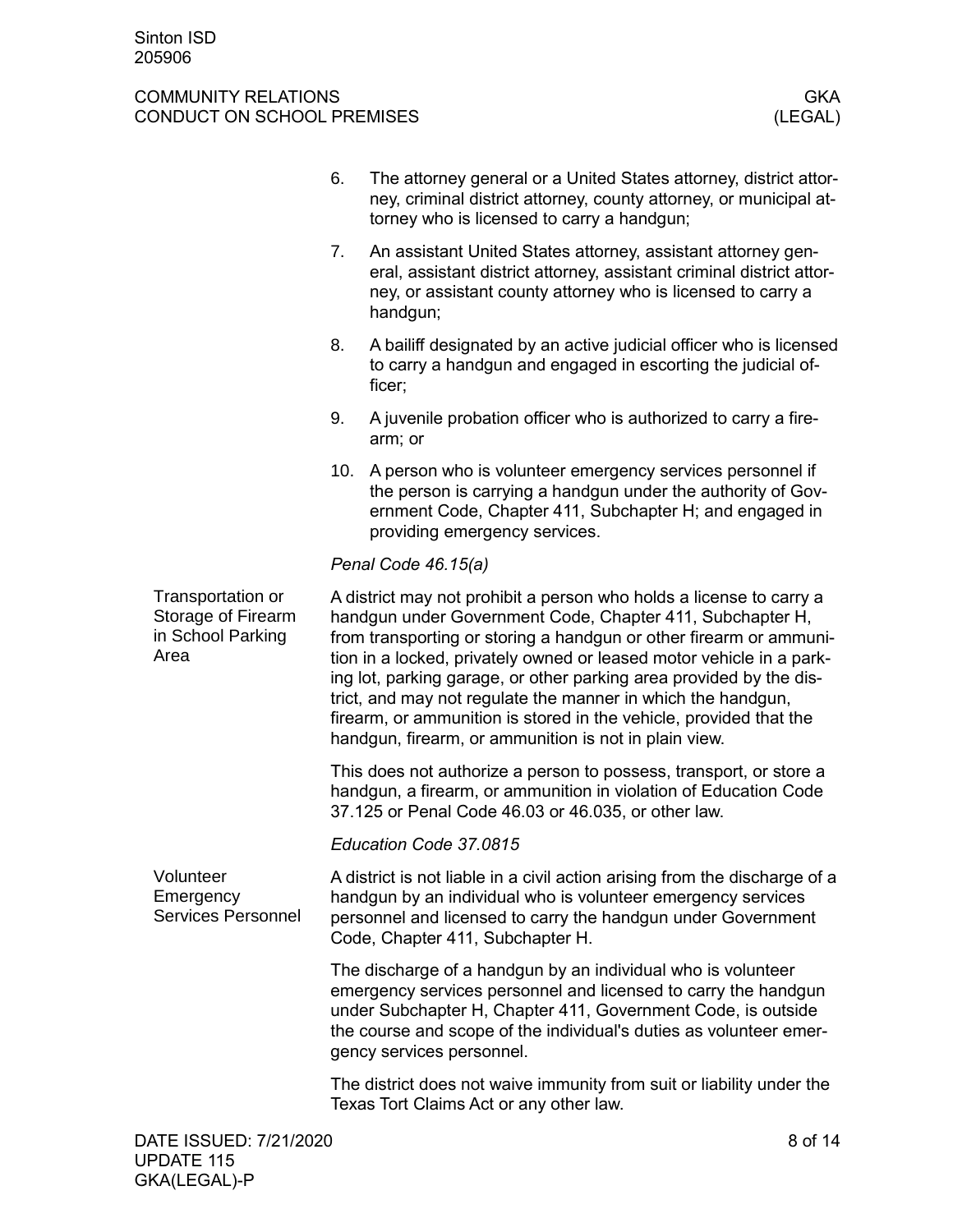<span id="page-8-2"></span><span id="page-8-1"></span>GKA(LEGAL)-P

<span id="page-8-0"></span>

|                                                 |                                                                                                                                                                                   | "Volunteer emergency services personnel" includes a volunteer<br>firefighter, an emergency medical services volunteer as defined by<br>Health and Safety Code 773.003, and any individual who, as a vol-<br>unteer, provides services for the benefit of the general public dur-<br>ing emergency situations. The term does not include a peace of-<br>ficer or reserve law enforcement officer, as those terms are defined<br>by Occupations Code 1701.001, who is performing law enforce-<br>ment duties. |         |  |  |
|-------------------------------------------------|-----------------------------------------------------------------------------------------------------------------------------------------------------------------------------------|-------------------------------------------------------------------------------------------------------------------------------------------------------------------------------------------------------------------------------------------------------------------------------------------------------------------------------------------------------------------------------------------------------------------------------------------------------------------------------------------------------------|---------|--|--|
|                                                 | Civil Practice & Remedies Code 112.001; Penal Code 46.01(18)                                                                                                                      |                                                                                                                                                                                                                                                                                                                                                                                                                                                                                                             |         |  |  |
| <b>Exhibition of Firearm</b>                    | A person commits a third degree felony if, in a manner intended to<br>cause alarm or personal injury to another person or to damage<br>school property, the person intentionally: |                                                                                                                                                                                                                                                                                                                                                                                                                                                                                                             |         |  |  |
|                                                 | 1.                                                                                                                                                                                | Exhibits or uses a firearm:                                                                                                                                                                                                                                                                                                                                                                                                                                                                                 |         |  |  |
|                                                 |                                                                                                                                                                                   | In or on any property, including a parking lot, parking<br>a.<br>garage, or other parking area, that is owned by a private<br>or public school; or                                                                                                                                                                                                                                                                                                                                                          |         |  |  |
|                                                 |                                                                                                                                                                                   | b.<br>On a school bus being used to transport children to and<br>from school-sponsored activities;                                                                                                                                                                                                                                                                                                                                                                                                          |         |  |  |
|                                                 | 2.                                                                                                                                                                                | Threatens to exhibit or use a firearm in or on property de-<br>scribed above or on a bus and was in possession of or had<br>immediate access to the firearm.                                                                                                                                                                                                                                                                                                                                                |         |  |  |
|                                                 | A person commits a Class A misdemeanor if the person threatens<br>to exhibit or use a firearm, but was not in possession of or did not<br>have immediate access to the firearm.   |                                                                                                                                                                                                                                                                                                                                                                                                                                                                                                             |         |  |  |
|                                                 | Education Code 37.125                                                                                                                                                             |                                                                                                                                                                                                                                                                                                                                                                                                                                                                                                             |         |  |  |
| Trespass-                                       | A license holder commits an offense if the license holder:                                                                                                                        |                                                                                                                                                                                                                                                                                                                                                                                                                                                                                                             |         |  |  |
| <b>Concealed Carry of</b><br>Handgun            | 1.                                                                                                                                                                                | Carries a concealed handgun on the property of another with-<br>out effective consent; and                                                                                                                                                                                                                                                                                                                                                                                                                  |         |  |  |
|                                                 | 2.                                                                                                                                                                                | Received notice that entry on the property by a license holder<br>with a concealed handgun was forbidden.                                                                                                                                                                                                                                                                                                                                                                                                   |         |  |  |
|                                                 |                                                                                                                                                                                   | An offense under Penal Code 30.06 is a Class C misdemeanor, ex-<br>cept that the offense is a Class A misdemeanor if, after entering the<br>property, the license holder was personally given the notice that<br>entry or remaining on the property with a concealed handgun was<br>forbidden and subsequently failed to depart.                                                                                                                                                                            |         |  |  |
| Notice / Sign-<br>Concealed Carry of<br>Handgun |                                                                                                                                                                                   | For purposes of Penal Code 30.06, a person receives notice if the<br>owner of the property or someone with apparent authority to act for<br>the owner provides notice to the person by oral or written commu-<br>nication.                                                                                                                                                                                                                                                                                  |         |  |  |
| DATE ISSUED: 7/21/2020<br><b>UPDATE 115</b>     |                                                                                                                                                                                   |                                                                                                                                                                                                                                                                                                                                                                                                                                                                                                             | 9 of 14 |  |  |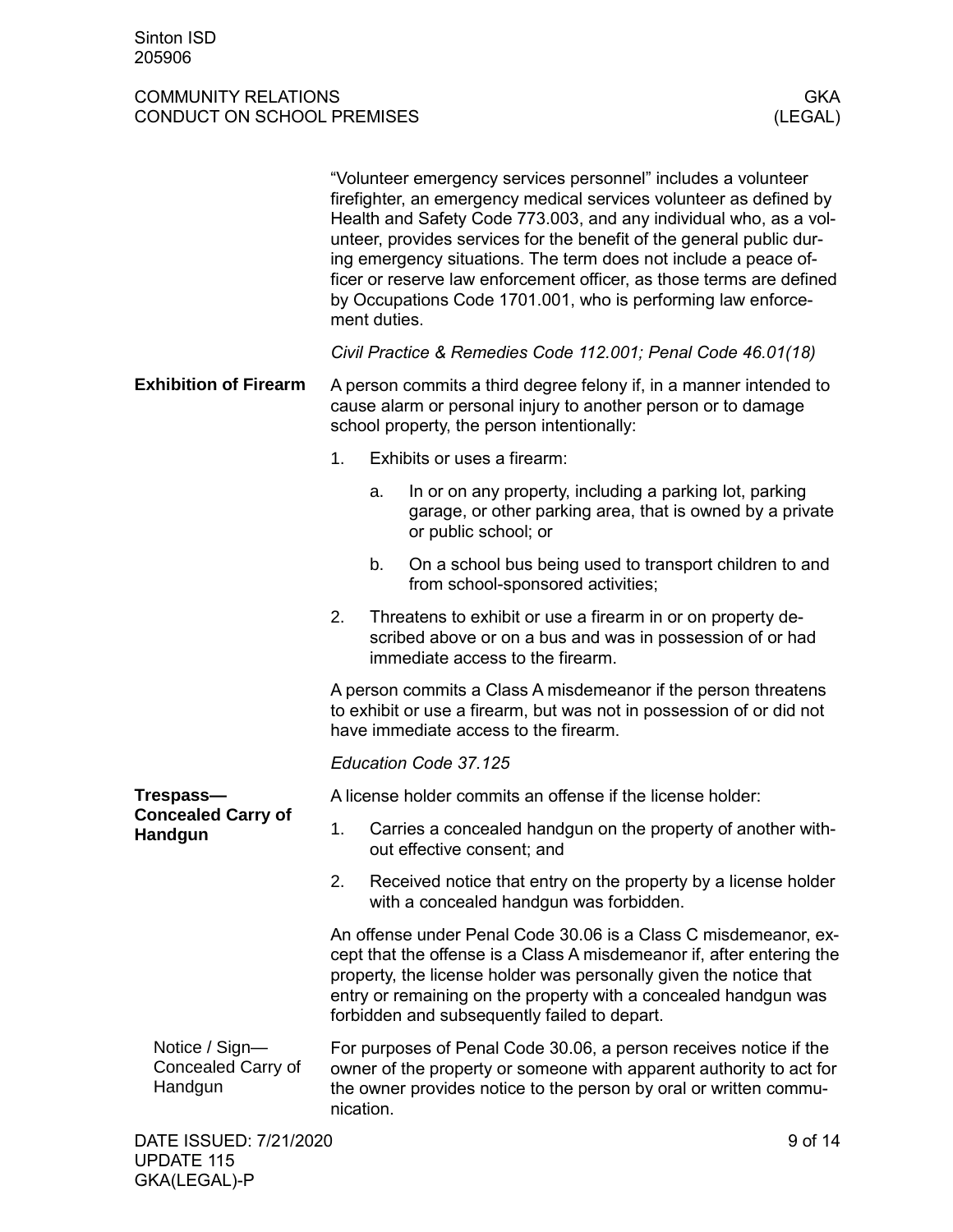<span id="page-9-3"></span><span id="page-9-2"></span>GKA(LEGAL)-P

# COMMUNITY RELATIONS GKA<br>CONDUCT ON SCHOOL PREMISES (LEGAL) CONDUCT ON SCHOOL PREMISES

"Written communication" means:

<span id="page-9-1"></span><span id="page-9-0"></span>

|                                             | 1.        | A card or other document on which is written language identi-<br>cal to the following: "Pursuant to Section 30.06, Penal Code<br>(trespass by license holder with a concealed handgun), a per-<br>son licensed under Subchapter H, Chapter 411, Government<br>Code (handgun licensing law), may not enter this property<br>with a concealed handgun"; or                                                                                                                                                                                                                         |
|---------------------------------------------|-----------|----------------------------------------------------------------------------------------------------------------------------------------------------------------------------------------------------------------------------------------------------------------------------------------------------------------------------------------------------------------------------------------------------------------------------------------------------------------------------------------------------------------------------------------------------------------------------------|
|                                             | 2.        | A sign posted on the property that includes the language de-<br>scribed above in both English and Spanish, appears in con-<br>trasting colors with block letters at least one inch in height,<br>and is displayed in a conspicuous manner clearly visible to<br>the public.                                                                                                                                                                                                                                                                                                      |
| Exception                                   |           | It is an exception to Penal Code 30.06 that the property on which<br>the license holder carries a concealed handgun is owned or leased<br>by a district and is not a premises or other place on which the li-<br>cense holder is prohibited from carrying the handgun under Penal<br>Code 46.03 or 46.035.                                                                                                                                                                                                                                                                       |
|                                             |           | Penal Code 30.06 [See also FNCG]                                                                                                                                                                                                                                                                                                                                                                                                                                                                                                                                                 |
| Unauthorized<br><b>Notice</b>               |           | A district may not take any action, including an action consisting of<br>the provision of notice, by a communication described by Penal<br>Code 30.06 or 30.07 that states or implies that a license holder<br>who is carrying a handgun under the authority of Government<br>Code Chapter 411 is prohibited from entering or remaining on a<br>premises or other place owned or leased by the district unless li-<br>cense holders are prohibited from carrying a handgun on the prem-<br>ises or other place by Penal Code 46.03 or 46.035 or other law.<br>Gov't Code 411.209 |
| Trespass-Open<br><b>Carry of Handgun</b>    |           | A holder of a license to openly carry a handgun commits an offense<br>if the license holder:                                                                                                                                                                                                                                                                                                                                                                                                                                                                                     |
|                                             | 1.        | Openly carries a handgun on property of another without ef-<br>fective consent; and                                                                                                                                                                                                                                                                                                                                                                                                                                                                                              |
|                                             | 2.        | Received notice that entry on the property by a license holder<br>openly carrying a handgun was forbidden.                                                                                                                                                                                                                                                                                                                                                                                                                                                                       |
| Notice / Sign-<br>Open Carry of<br>Handgun  | nication. | For purposes of Penal Code 30.07, a person receives notice if the<br>owner of the property or someone with apparent authority to act for<br>the owner provides notice to the person by oral or written commu-                                                                                                                                                                                                                                                                                                                                                                    |
|                                             |           | "Written communication means":                                                                                                                                                                                                                                                                                                                                                                                                                                                                                                                                                   |
|                                             | 1.        | A card or other document on which is written language identi-<br>cal to the following: "Pursuant to Section 30.07, Penal Code                                                                                                                                                                                                                                                                                                                                                                                                                                                    |
| DATE ISSUED: 7/21/2020<br><b>UPDATE 115</b> |           | 10 of 14                                                                                                                                                                                                                                                                                                                                                                                                                                                                                                                                                                         |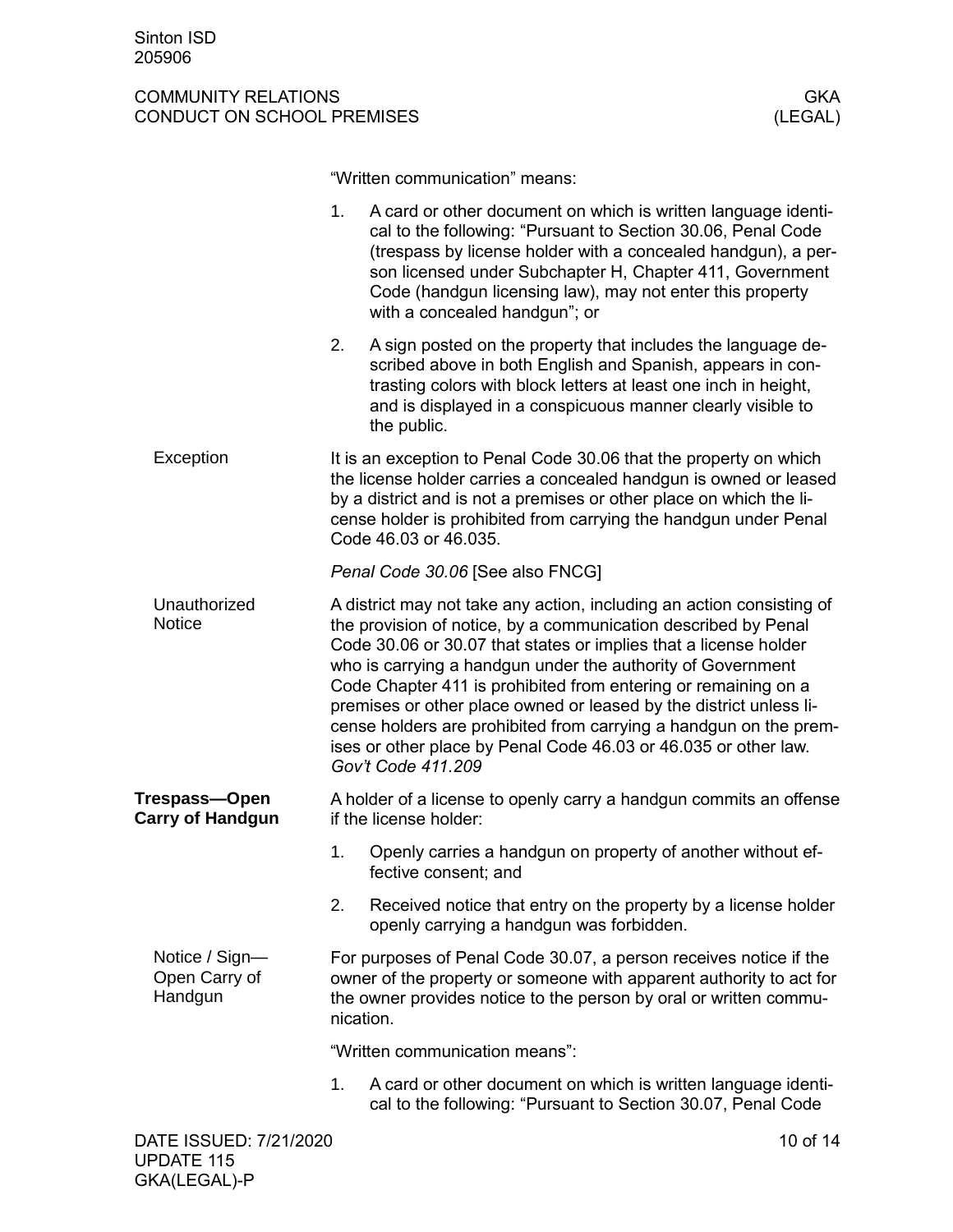<span id="page-10-2"></span><span id="page-10-1"></span><span id="page-10-0"></span>

|                                  |         | (trespass by license holder with an openly carried handgun),<br>a person licensed under Subchapter H, Chapter 411, Govern-<br>ment Code (handgun licensing law), may not enter this prop-<br>erty with a handgun that is carried openly"; or                                                                                                                                                       |
|----------------------------------|---------|----------------------------------------------------------------------------------------------------------------------------------------------------------------------------------------------------------------------------------------------------------------------------------------------------------------------------------------------------------------------------------------------------|
|                                  | 2.      | A sign posted on the property that includes the language de-<br>scribed above in both English and Spanish, appears in con-<br>trasting colors with block letters at least one inch in height,<br>and is displayed in a conspicuous manner clearly visible to<br>the public at each entrance to the property.                                                                                       |
|                                  | depart. | An offense under Penal Code 30.07 is a Class C misdemeanor, ex-<br>cept that the offense is a Class A misdemeanor if, after entering the<br>property, the license holder was personally given the notice by oral<br>communication that entry or remaining on the property with an<br>openly carried handgun was forbidden and subsequently failed to                                               |
| Exception                        |         | It is an exception to Penal Code 30.07 that the property on which<br>the license holder openly carries the handgun is owned or leased<br>by a governmental entity and is not a premises or other place on<br>which the license holder is prohibited from carrying the handgun<br>under Penal Code 46.03 or 46.035.                                                                                 |
|                                  |         | Penal Code 30.07                                                                                                                                                                                                                                                                                                                                                                                   |
| Interscholastic<br><b>Events</b> |         | Unless authorized by law, a license holder commits a Class A mis-<br>demeanor if the license holder intentionally, knowingly, or reck-<br>lessly carries a handgun, regardless of whether the handgun is<br>concealed or carried in a shoulder or belt holster, on the premises<br>where a high school, collegiate, or professional sporting event or<br>interscholastic event is taking place.    |
|                                  |         | Penal Code $46.035(b)(2)$ does not apply if the license holder is a<br>participant in the event and a handgun is used in the event.                                                                                                                                                                                                                                                                |
|                                  |         | Penal Code 46.035(b)(2)                                                                                                                                                                                                                                                                                                                                                                            |
| <b>Board Meetings</b>            |         | Unless authorized by law, a license holder commits a Class A mis-<br>demeanor if the license holder intentionally, knowingly, or reck-<br>lessly carries a handgun, regardless of whether the handgun is<br>concealed or carried in a shoulder or belt holster, in the room or<br>rooms where a meeting of the board is held and if the meeting is<br>an open meeting under the Open Meetings Act. |
|                                  |         | Penal Code 46.035(c) does not apply unless the license holder<br>was given effective notice under Penal Code 30.06 or 30.07 [see<br>Notice/Sign-Concealed Carry of Handgun and Notice/Sign-<br>Open Carry of Handgun, above].                                                                                                                                                                      |
|                                  |         | Penal Code 46.035(c), (i)                                                                                                                                                                                                                                                                                                                                                                          |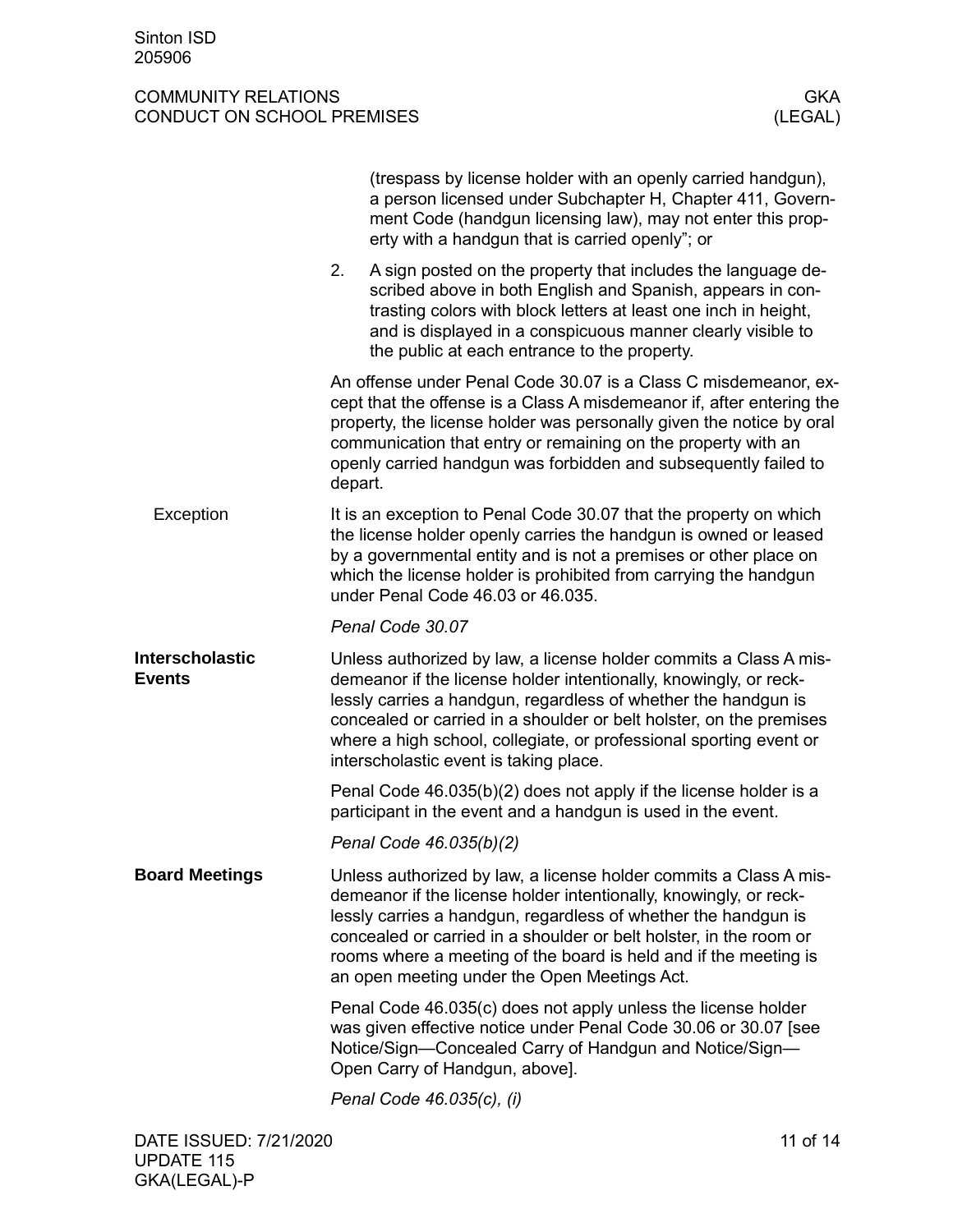<span id="page-11-2"></span><span id="page-11-1"></span><span id="page-11-0"></span>

| <b>Board Authorization</b>                                   |    | A license holder does not commit a criminal offense under Penal<br>Code 46.035 [see Interscholastic Events and Board Meetings,<br>above] if the person is lawfully carrying a handgun pursuant to a<br>board's written regulations and authorization. Att'y Gen. Op. GA-<br>1051 (2014) [See Handgun Licensees at CKE(LEGAL)]               |  |  |  |
|--------------------------------------------------------------|----|---------------------------------------------------------------------------------------------------------------------------------------------------------------------------------------------------------------------------------------------------------------------------------------------------------------------------------------------|--|--|--|
| <b>Drones</b><br><b>Federal Law</b>                          |    | The U.S. Government has exclusive sovereignty of airspace of the<br>United States. 49 U.S.C. 40103                                                                                                                                                                                                                                          |  |  |  |
| <b>Small Unmanned</b><br>Aircraft                            |    | "Small unmanned aircraft" means an unmanned aircraft weighing<br>less than 55 pounds on takeoff, including everything that is on<br>board or otherwise attached to the aircraft.                                                                                                                                                            |  |  |  |
| <b>Small Unmanned</b><br><b>Aircraft System</b>              |    | "Small unmanned aircraft system" (small UAS) means a small un-<br>manned aircraft and its associated elements (including communi-<br>cation links and the components that control the small unmanned<br>aircraft) that are required for the safe and efficient operation of the<br>small unmanned aircraft in the national airspace system. |  |  |  |
|                                                              |    | 14 C.F.R. 1.1                                                                                                                                                                                                                                                                                                                               |  |  |  |
| Operation of<br>Small UAS                                    |    | The registration, airman certification, and operation of civil small<br>UAS within the United States is subject to 14 C.F.R. Part 107. Part<br>107 does not apply to the following:                                                                                                                                                         |  |  |  |
|                                                              | 1. | Air carrier operations;                                                                                                                                                                                                                                                                                                                     |  |  |  |
|                                                              | 2. | Any aircraft subject to the provisions of 14 C.F.R. Part 101; or                                                                                                                                                                                                                                                                            |  |  |  |
|                                                              | 3. | Any operation that a remote pilot in command elects to con-<br>duct pursuant to an exemption issued under 49 U.S.C. 44807,<br>unless otherwise specified in the exemption.                                                                                                                                                                  |  |  |  |
|                                                              |    | 14 C.F.R. 107.1, .3                                                                                                                                                                                                                                                                                                                         |  |  |  |
| <b>Exception for</b><br>Limited<br>Recreational<br>Operation |    | A person may operate a small unmanned aircraft without specific<br>certification or operating authority from the Federal Aviation Admin-<br>istration (FAA) if the operation adheres to all of the following limita-<br>tions:                                                                                                              |  |  |  |
|                                                              | 1. | The aircraft is flown strictly for recreational purposes.                                                                                                                                                                                                                                                                                   |  |  |  |
|                                                              | 2. | The aircraft is operated in accordance with or within the pro-<br>gramming of a community-based organization's set of safety<br>guidelines that are developed in coordination with the FAA.                                                                                                                                                 |  |  |  |
|                                                              | 3. | The aircraft is flown within the visual line of sight of the person<br>operating the aircraft or a visual observer co-located and in di-<br>rect communication with the operator.                                                                                                                                                           |  |  |  |
|                                                              | 4. | The aircraft is operated in a manner that does not interfere<br>with and gives way to any manned aircraft.                                                                                                                                                                                                                                  |  |  |  |
| DATE ISSUED: 7/21/2020                                       |    | 12 of 14                                                                                                                                                                                                                                                                                                                                    |  |  |  |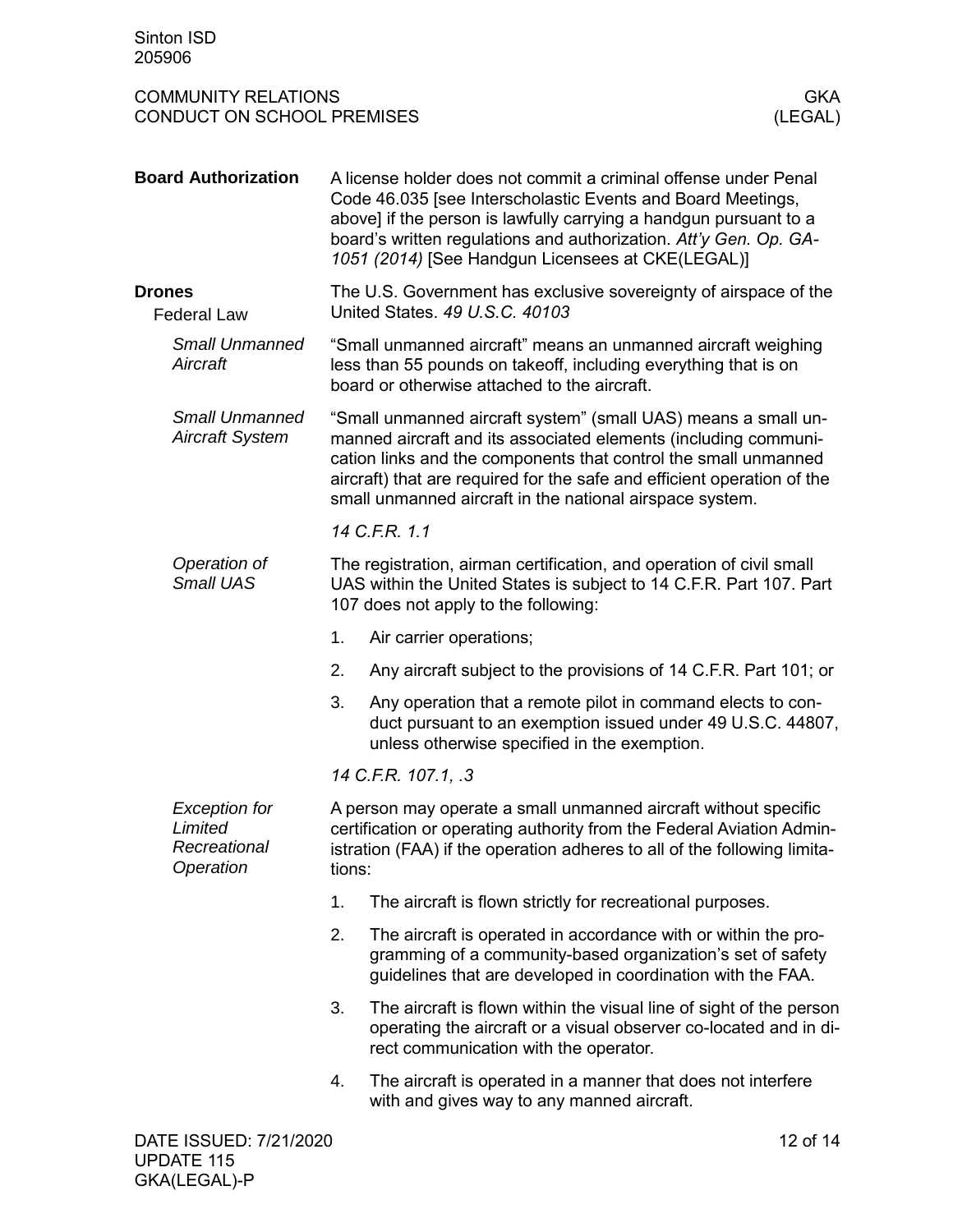<span id="page-12-0"></span>

|                                           | 5.                                                                                                                                                                                                                                                                                                                            | tions. | In Class B, Class C, or Class D airspace or within the lateral<br>boundaries of the surface area of Class E airspace desig-<br>nated for an airport, the operator obtains prior authorization<br>from the administrator of the FAA or designee before operat-<br>ing and complies with all airspace restrictions and prohibi-                                                                                             |  |
|-------------------------------------------|-------------------------------------------------------------------------------------------------------------------------------------------------------------------------------------------------------------------------------------------------------------------------------------------------------------------------------|--------|---------------------------------------------------------------------------------------------------------------------------------------------------------------------------------------------------------------------------------------------------------------------------------------------------------------------------------------------------------------------------------------------------------------------------|--|
|                                           | 6.                                                                                                                                                                                                                                                                                                                            |        | In Class G airspace, the aircraft is flown from the surface to<br>not more than 400 feet above ground level and complies with<br>all airspace restrictions and prohibitions.                                                                                                                                                                                                                                              |  |
|                                           | 7.                                                                                                                                                                                                                                                                                                                            |        | The operator has passed an aeronautical knowledge and<br>safety test and maintains proof of test passage to be made<br>available to the FAA or law enforcement upon request.                                                                                                                                                                                                                                              |  |
|                                           | 8.                                                                                                                                                                                                                                                                                                                            |        | The aircraft is registered and marked in accordance with 49<br>U.S.C. Chapter 441 and proof of registration is made availa-<br>ble to the FAA or law enforcement upon request.                                                                                                                                                                                                                                            |  |
|                                           |                                                                                                                                                                                                                                                                                                                               |        | 49 U.S.C. 44809(a)                                                                                                                                                                                                                                                                                                                                                                                                        |  |
| <b>State Law</b><br>Regulation<br>Limited | A political subdivision, including a school district, may not adopt or<br>enforce any ordinance, order, or other similar measure regarding<br>the operation of an unmanned aircraft. An ordinance, order, or<br>other similar measure that violates this provision is void and unen-<br>forceable. Gov't Code 423.009(b), (d) |        |                                                                                                                                                                                                                                                                                                                                                                                                                           |  |
| Exception                                 |                                                                                                                                                                                                                                                                                                                               |        | A political subdivision may adopt and enforce an ordinance, order,<br>or other similar measure regarding:                                                                                                                                                                                                                                                                                                                 |  |
|                                           | 1.                                                                                                                                                                                                                                                                                                                            |        | The use of an unmanned aircraft during a special event;                                                                                                                                                                                                                                                                                                                                                                   |  |
|                                           | 2.                                                                                                                                                                                                                                                                                                                            |        | The political subdivision's use of an unmanned aircraft; or                                                                                                                                                                                                                                                                                                                                                               |  |
|                                           | 3.                                                                                                                                                                                                                                                                                                                            | sion:  | The use of an unmanned aircraft near a facility or infrastruc-<br>ture owned by the political subdivision, if the political subdivi-                                                                                                                                                                                                                                                                                      |  |
|                                           |                                                                                                                                                                                                                                                                                                                               | a.     | Applies for and receives authorization from the Federal<br>Aviation Administration to adopt the regulation; and                                                                                                                                                                                                                                                                                                           |  |
|                                           |                                                                                                                                                                                                                                                                                                                               | b.     | After providing reasonable notice, holds a public hearing<br>on the political subdivision's intent to apply for the au-<br>thorization.                                                                                                                                                                                                                                                                                   |  |
|                                           |                                                                                                                                                                                                                                                                                                                               |        | "Special event" means a festival, celebration, or other gathering<br>that involves the reservation and temporary use of all or a portion<br>of a public park, road, or other property of a political subdivision;<br>and entertainment, the sale of merchandise, food, or beverages, or<br>mass participation in a sports event; and requires a significant use<br>or coordination of a political subdivision's services. |  |
|                                           |                                                                                                                                                                                                                                                                                                                               |        | Gov't Code 423.009(a)(2), (c)                                                                                                                                                                                                                                                                                                                                                                                             |  |
|                                           |                                                                                                                                                                                                                                                                                                                               |        |                                                                                                                                                                                                                                                                                                                                                                                                                           |  |